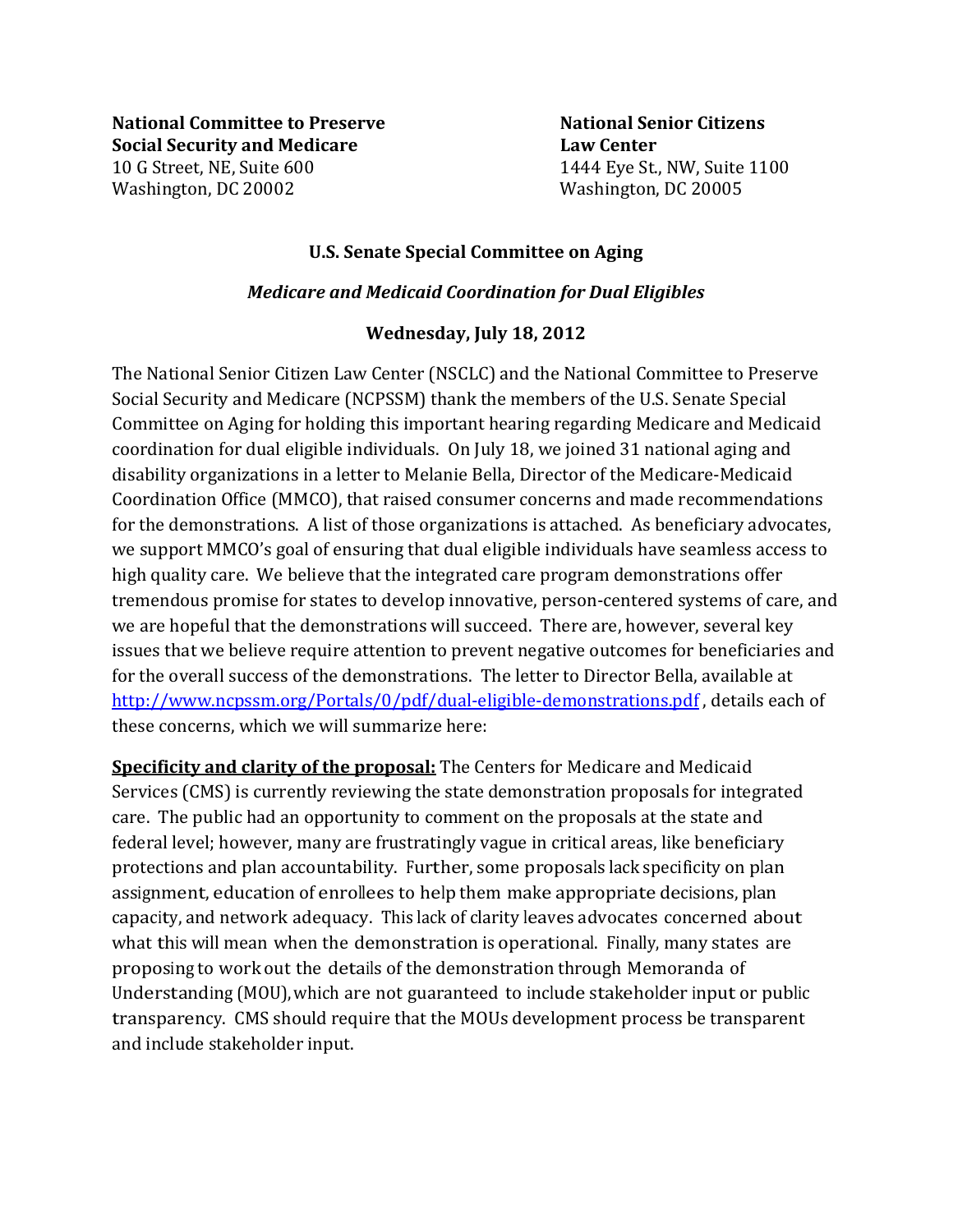**Size and scope:** CMS established a target of enrolling two million of the nine million dual eligibles nationwide into integrated programs, mostly through managed care organizations (MCOs). We are concerned that for an initiative operating under demonstration authority, this is much larger than a typical Medicare demonstration, raising concerns about unrealistic rapid growth, lack of control groups, and inability to account for other demonstrations. We urge MMCO to approve more genuine demonstrations, and limit the total demonstration population nationally to no more than one million beneficiaries. We ask that MMCO not allow states to enroll all dual eligibles, or all dual eligibles in a large metro area, into a demonstration, and that MMCO ensure that each state and metro area have a clearly identifiable, size appropriate, control group. In areas where other significant delivery reform efforts are underway, dual eligible integration demonstrations should be scaled back or should exclude duals participating in those other initiatives. Before implementation, each demonstration must have a strategy to avoid contamination of other payment and delivery system reform demonstrations and initiatives so that the impact of the demonstration can be accurately evaluated.

**Enrollment:** We urge CMS to require voluntary (opt-in) enrollment as we oppose state proposals to passively enroll beneficiaries into the demonstrations. Passive enrollment allows plans guaranteed enrollment without demonstrating that their product is worth having. Free choice of provider has been a tenet of the Medicare program since its beginning and people dually eligible for Medicare and Medicaid have been protected by statute from mandatory Medicaid managed care enrollment except when that right is explicitly waived through a statutorily-defined process. We support the CMS position that beneficiaries may not be locked into a demonstration for any period of time. We believe the enrollment process should be facilitated by an independent enrollment broker in all the demonstrations. We further request that adequate funding be provided to community-based organizations to educate beneficiaries about their enrollment options. The enrollment process should be supported by linguistic and culturally competent written materials that are also available in alternative formats, such as Braille, CD, large-font print and sign language translation.

**State readiness**: The aggressive timeline that many states are proposing for enrolling large number of dual eligibles (beginning in 2013) raises several concerns about state readiness. We ask CMS to slow down the demonstrations, as noted in the size and scope discussion. CMS should require states to provide CMS with a detailed statement/assessment of readiness and to demonstrate their expertise, prior experience, and current and future capacity (such as staff and financial resources) to adequately undertake their oversight responsibilities in managing new care models for the dual eligible population. This statement should be made public and should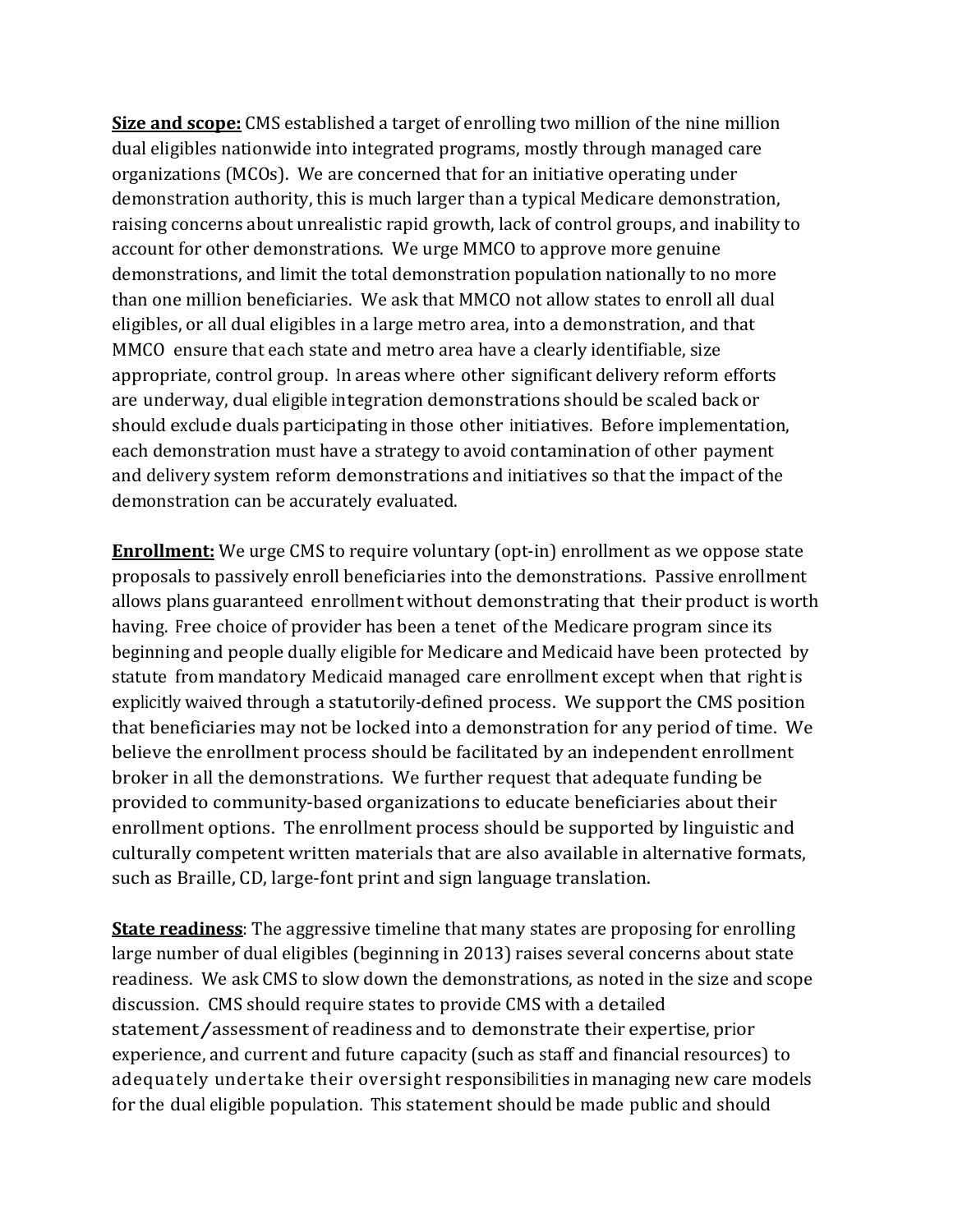identify the different approaches that the state will use to oversee service to diverse groups of dual eligibles, such as those requiring long-term services and supports.

**Plan readiness**: There are many unanswered questions about whether the plans will have the experience, network adequacy, access protections, and integrated long-term services and supports (LTSS) necessary to successfully integrate care for dually eligible individuals. Dual eligibles are a complex, heterogeneous group, whose only unifying characteristic is that they are eligible for two publicly-financed health insurance programs. Developing effective models of care for dual eligibles takes an intensive, long-term commitment from providers, payers, and beneficiaries of the services. Because the population is diverse with high needs, plans must have robust networks of providers, including primary care providers, specialists in conditions that affect the population, LTSS providers, and other services to address their needs. Networks must be physically and programmatically accessible to persons with disabilities in terms of facilities, equipment and scheduling, and be linguistically and culturally competent.

There is real concern that states and plans that are unfamiliar with LTSS systems may deny or reduce LTSS because lack of familiarity with LTSS needs. States and plans may also reduce LTSS in order to achieve quick savings instead of investing in services that improve health and reduce costs over time. States must require and plans must demonstrate verifiable proposals to ensure access to LTSS funded through Medicare and Medicaid, with sufficient appeals, advocacy, and ombudsperson options for consumers that are specifically tailored to LTSS..

**Plan quality:** The integration of long-term services and supports, other Medicaid services and Medicare is a complex and delicate task that requires extensive knowledge of local resources and the ability to provide quality care. Only plans with a proven track record of providing high quality Medicare and/or Medicaid services should be permitted to participate in the demonstration. Medicare plans that are poor performing—any plan below three stars—should not be included.

**Continuity of Care and Transitions:** The relationship between dual eligible beneficiaries and their providers must be preserved during the demonstration plan transition period in order to avoid disruptions in care. Dual eligibles who are undergoing a course of treatment, whether short-term or longer-term, or who have a plan of care for long-term services and supports should not have an interruption in care because a provider is not in their network. To promote safe transitions, plans must identify all current providers for each enrollee and invite them to join the network; inform enrollees, in writing and orally, which of their providers are not in the network and the period of time they have to complete transitions to network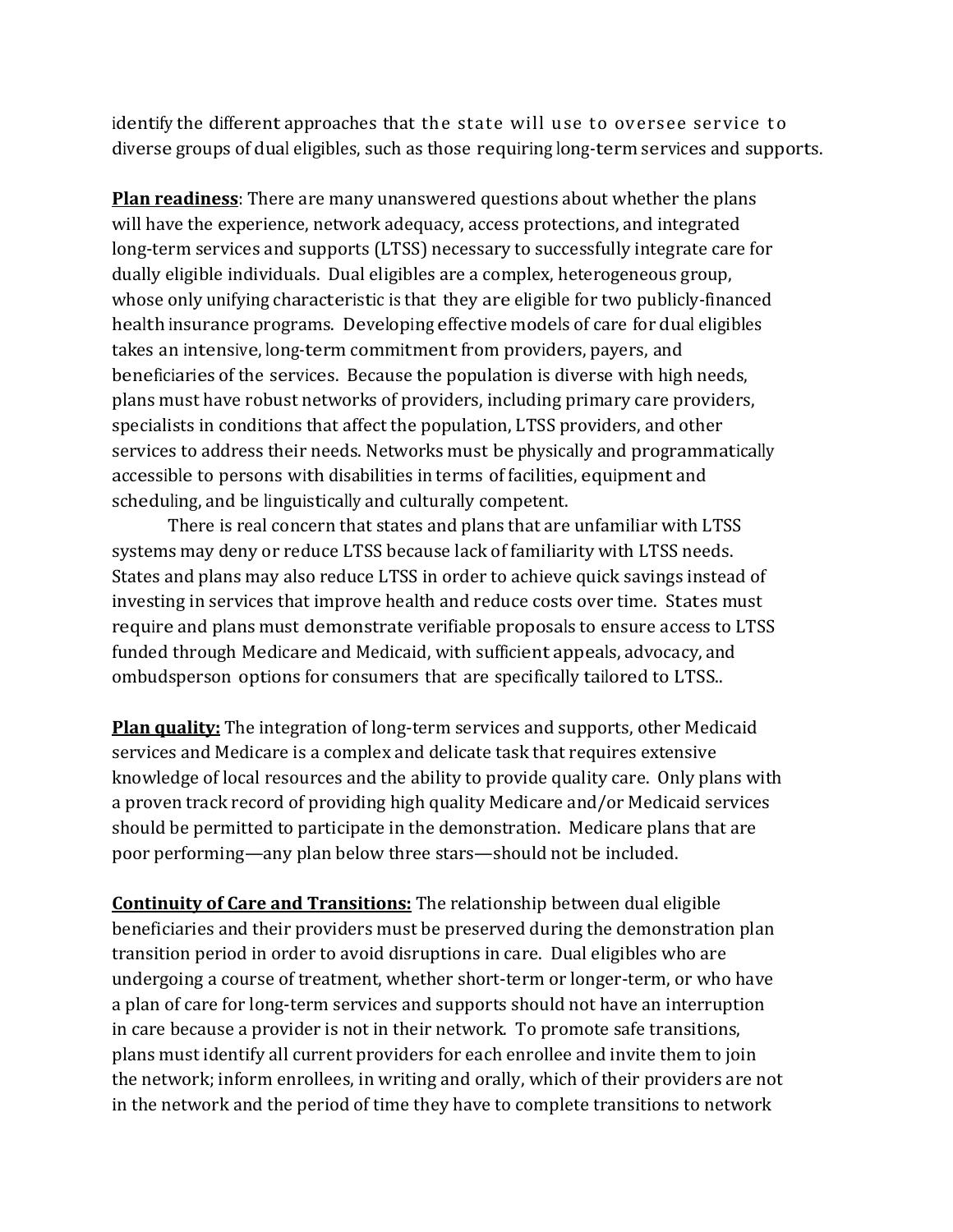providers; allow up to 12 months of continued coverage with pre-existing nonnetwork providers and allow for the completion of an on-going treatment plan; provide transition supplies of pre-existing prescription drugs at the same costsharing level for at least 90 days; and continue any service, supply or drug that was authorized prior to enrollment in the demonstration under the same terms and conditions.

**Quality measurement:** It is essential that quality be monitored continually throughout the demonstration to ensure that, at the very least, minimal standards are met, and to assess whether promised improvements in quality occur. Existing quality measures are limited, especially for the dual eligible population and for longterm supports and services. Moreover, even the best measures can only provide a limited picture of patient care. These demonstrations are an opportunity to develop better measures, and must go beyond traditional metrics, with existing Medicare quality standards as a floor for quality measurement.

We suggest domains where CMS, states and plans should go further to develop specialized measures. These domains are: 1) care coordination, 2) access/availability, 3) patient-centered care, 4) prevention, and 5) effectiveness of care. We have additional thoughts on specific measures within each domain. All data should also be publicly reported and stratified by demographic group, to allow transparency and monitoring. Where no good measures exist, CMS must use the demonstrations as an opportunity to work aggressively to develop them.

**Appeals:** We urge CMS to require states to create a single appeal process relying on the most beneficiary-friendly elements from both Medicare and Medicaid systems. The beneficiary should continue receiving benefits pending the outcome of the appeal. Dual eligibles are not in a financial position to pay for their care while an appeal is processed. This is true whether the service is covered by Medicare or Medicaid.

**Oversight and evaluation:** We believe that quality oversight of the demonstrations depends on the timely collection, review and public availability of data. Data collection must capture whether the plans are limiting access to care or providing low quality care. The data must measure evidence to determine if the demonstrations are improving overall quality and lowering cost. Data collection and evaluation should include a comparable control group to determine if the intervention was successful. The state should collect data sufficient to determine if the plans are maintaining or expanding access to care, providing high quality-care, addressing health disparities, and lowering costs.

Oversight should occur at multiple levels and involve consumers and their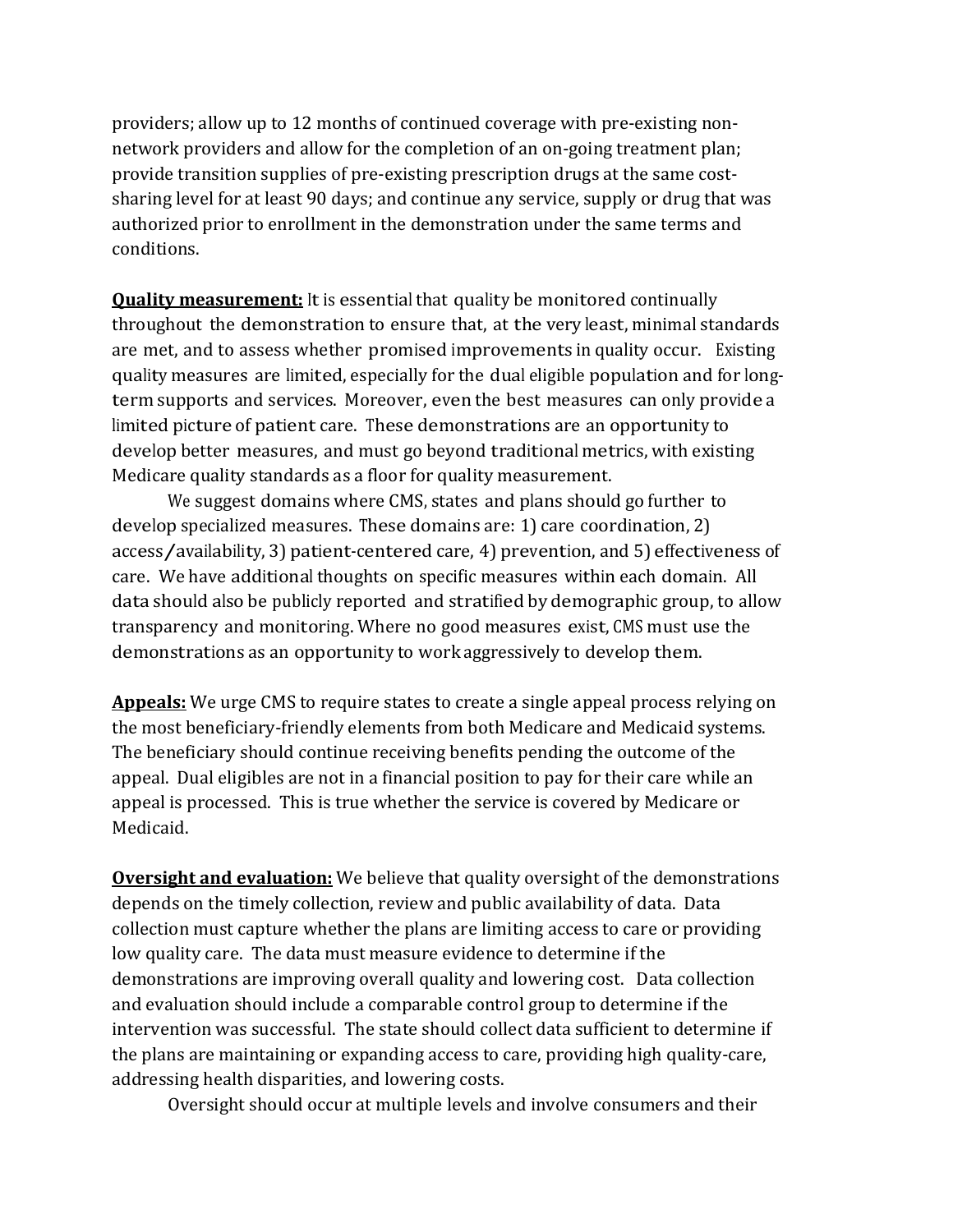caregivers. To guard against limits to care, all plans should report to an independent state ombudsperson. The state should fund the ombudsperson program to receive and respond to complaints and to monitor overall demonstration activity. CMS should require all data collection, evaluation and oversight efforts to be timely, transparent, and available to the public.

**Rebalancing and reinvestment of savings:** Medicare and Medicaid integration provides opportunities to promote greater rebalancing of long-term services and supports from institutional settings to home and community-based services. While most states clearly articulate goals to rebalance, proposals are often vague about financial incentives to promote rebalancing. We encourage CMS to ensure meaningful aging and disability stakeholder engagement in developing financial incentives to rebalance. CMS should also encourage states to offer options for self-direction of home and community-based services. Finally, some states have proposed carving out long-term services and supports in nursing homes and other institutional settings. This will significantly decrease their ability to incentivize rebalancing and preventable hospital admissions from such facilities. CMS should not approve demonstrations that carve out nursing home and institutional services.

 As states and CMS determine savings targets, we ask that CMS not require the demonstrations to show savings in the first year. We also ask that states be encouraged to use demonstration savings to reinvest in home and community-based services and supports.

NSCLC and NCPSSM value CMS' effort to better coordinate care for dual eligibles and appreciate the Aging Committee's attention to the demonstration. Thank you for the opportunity to submit our recommendations on this issue.

If any questions arise about this submission, please contact Fay Gordon, [fgordon@nsclc.org,](mailto:fgordon@nsclc.org) or Brenda Sulick, [sulickb@ncpssm.org.](mailto:sulickb@ncpssm.org)